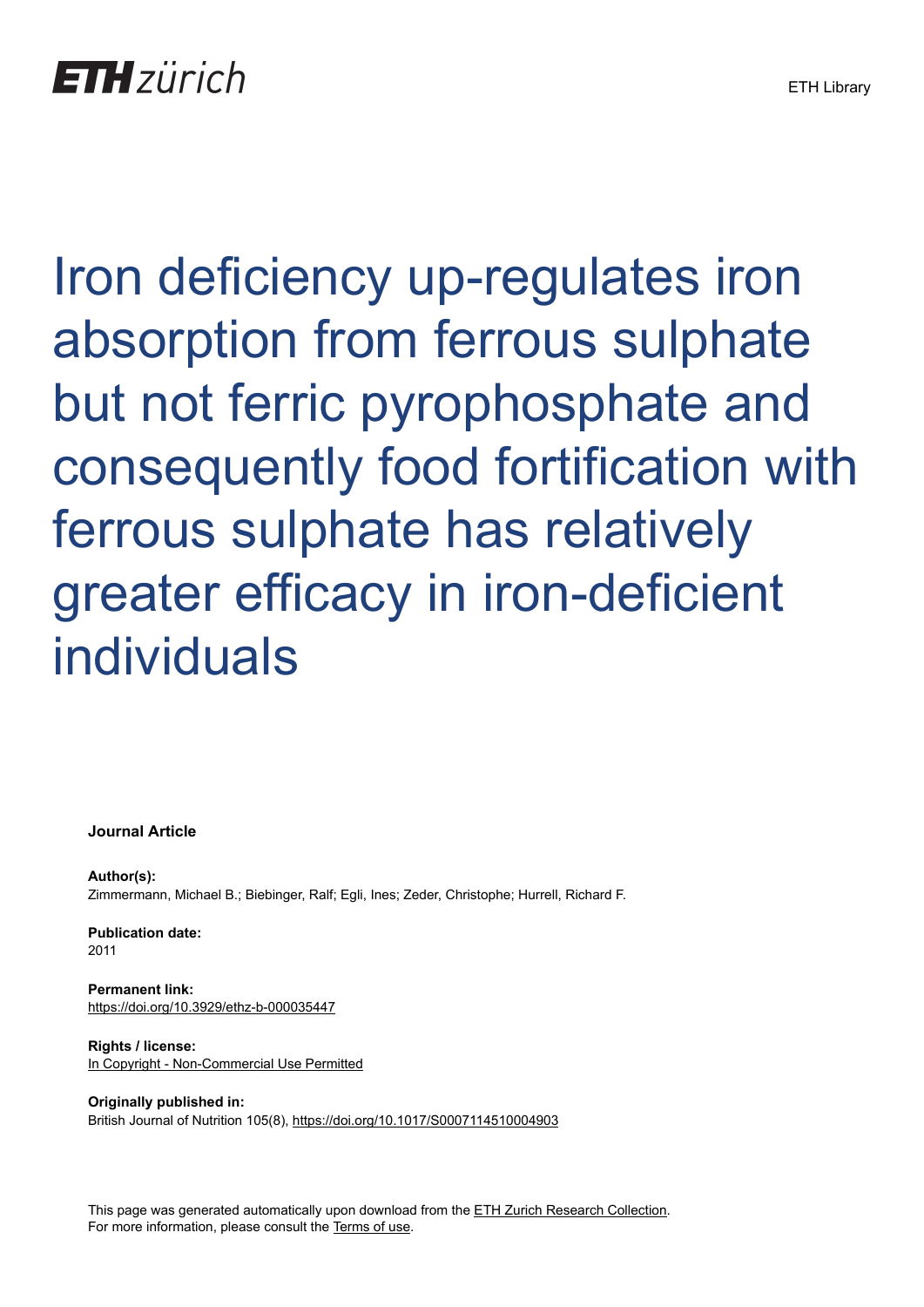# Iron deficiency up-regulates iron absorption from ferrous sulphate but not ferric pyrophosphate and consequently food fortification with ferrous sulphate has relatively greater efficacy in iron-deficient individuals

Michael B. Zimmermann $^{1,2}$ \*, Ralf Biebinger $^{1,3}$ , Ines Egli $^1$ , Christophe Zeder $^1$  and Richard F. Hurrell $^1$ 

 $^1$ Laboratory for Human Nutrition, Institute of Food Science and Nutrition, Swiss Federal Institute of Technology (ETH) Zurich, Schmelzbergstrasse 7, LFV E19, CH-8092 Zurich, Switzerland

 $^{2}$ Human Nutrition Division, Wageningen University, Wageningen, The Netherlands

 $^3$ DSM Nutritional Products, Kaiseraugst, Switzerland

(Received 16 October 2010 – Revised 19 October 2010 – Accepted 27 October 2010 – First published online 17 December 2010)

#### Abstract

Fe absorption from water-soluble forms of Fe is inversely proportional to Fe status in humans. Whether this is true for poorly soluble Fe compounds is uncertain. Our objectives were therefore (1) to compare the up-regulation of Fe absorption at low Fe status from ferrous sulphate (FS) and ferric pyrophosphate (FPP) and (2) to compare the efficacy of FS with FPP in a fortification trial to increase body Fe stores in Fe-deficient children  $v$ . Fe-sufficient children. Using stable isotopes in test meals in young women  $(n\ 49)$  selected for low and high Fe status, we compared the absorption of FPP with FS. We analysed data from previous efficacy trials in children (n 258) to determine whether Fe status at baseline predicted response to FS v. FPP as salt fortificants. Plasma ferritin was a strong negative predictor of Fe bioavailability from FS ( $P \le 0.0001$ ) but not from FPP. In the efficacy trials, body Fe at baseline was a negative predictor of the change in body Fe for both FPP and FS, but the effect was significantly greater with FS ( $P < 0.01$ ). Because Fe deficiency up-regulates Fe absorption from FS but not from FPP, food fortification with FS may have relatively greater impact in Fe-deficient children. Thus, more soluble Fe compounds not only demonstrate better overall absorption and can be used at lower fortification levels, but they also have the added advantage that, because their absorption is up-regulated in Fe deficiency, they innately 'target' Fe-deficient individuals in a population.

Key words: Iron deficiency: Absorption: Fortification: Efficacy: Children

Fe fortification of foods can be an effective strategy to control Fe deficiency<sup>(1)</sup>. The relative bioavailability (RBV) of an Fe compound – its estimated percentage absorption relative to the absorption of ferrous sulphate (FS) – is used to rank Fe fortification compounds and to set food fortification levels<sup> $(2,3)$ </sup>. Ferric pyrophosphate (FPP) is generally less than half as well absorbed as  $FS^{(2,3)}$ . On this basis, the WHO recommends FS as a first-choice Fe fortificant and recommends that if FPP is used, the fortification level should be doubled $(3)$ .

The absorption of dietary Fe is dependent on Fe status; the fractional absorption of an oral Fe dose is greater in Fedeficient individuals than in Fe-sufficient individuals<sup> $(4)$ </sup>. This is a primary homeostatic mechanism controlling body Fe stores in humans and appears to be regulated by circulating hepcidin concentrations<sup> $(5)$ </sup>. It has been traditionally assumed that up-regulation occurs for all Fe

compounds equally. However, a recent small study has suggested that the absorption of FS in women with poor Fe status was up-regulated to a greater degree than  $FPP^{(6)}$ . It was unclear whether this effect was due to the special form of FPP – small particles coated with emulsifiers – used in the study; the findings need confirmation in studies with commercial FPP. But if true, the RBV of an Fe compound may depend on the Fe status of the individual/population. This would limit the use of RBV to rank Fe fortification compounds and to adjust fortification levels. It would also argue strongly for the use of soluble compounds in fortified foods in populations with high rates of Fe deficiency.

Therefore, the aim of the present study was to (1) use stable Fe isotopes to compare the up-regulation of Fe absorption at low Fe status from FS and FPP, (2) determine whether the RBV of FPP varies with Fe status and (3)

Abbreviations: DMT1, divalent metal transport protein 1; FPP, ferric pyrophosphate; FS, ferrous sulphate; RBV, relative bioavailability; SF, serum ferritin; sTfR, serum transferrin receptor.

<sup>\*</sup> Corresponding author: M. B. Zimmermann, email michael.zimmermann@ilw.agrl.ethz.ch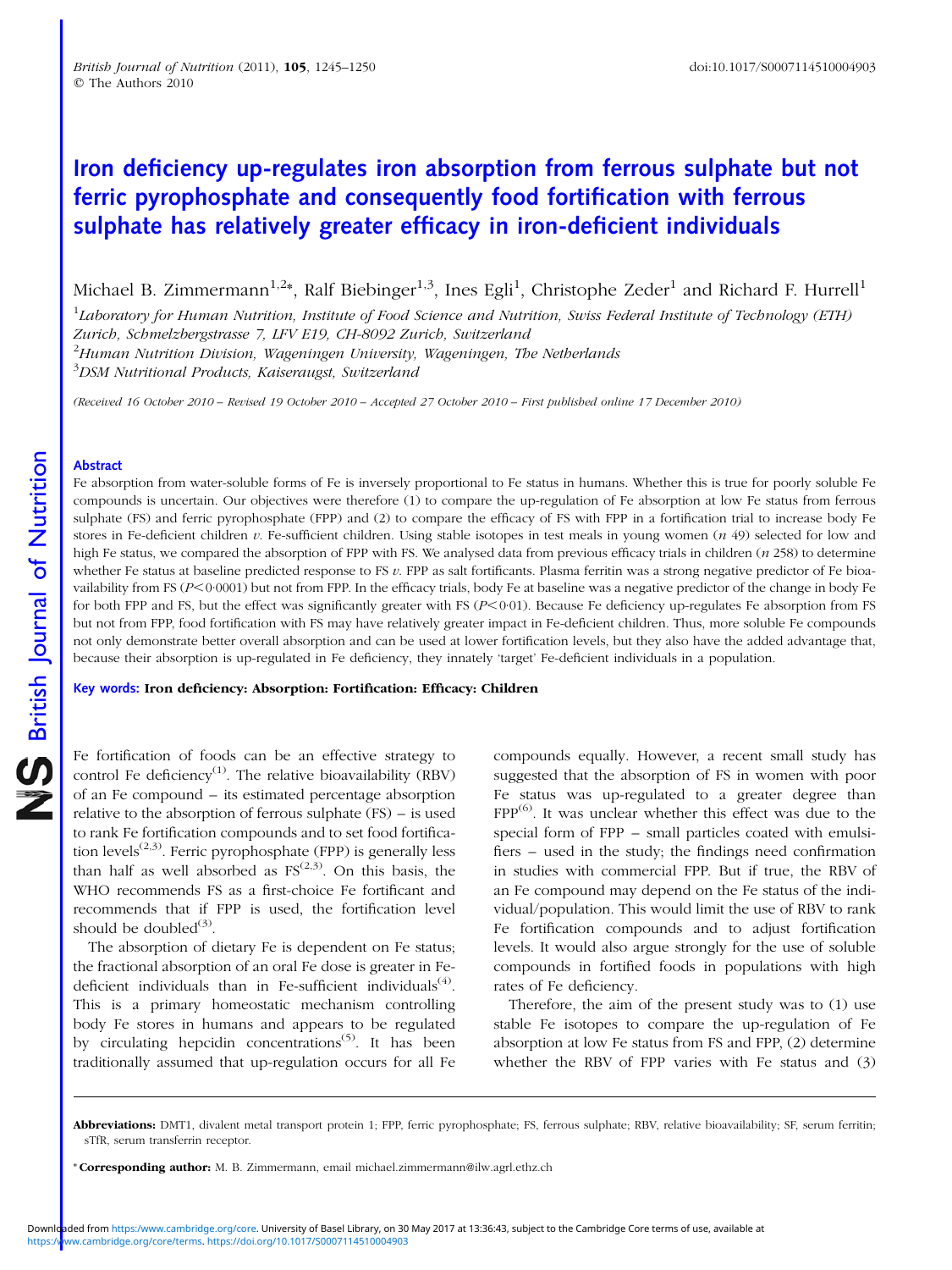compare the relative efficacy of FPP and FS as fortificants to increase body Fe stores in Fe-deficient children  $v$ . Fesufficient children.

## Materials and methods

### Study 1: stable isotope studies

Subjects. A total of forty-nine apparently healthy young women were enrolled: (1) twenty-five women with low Fe status as defined by a plasma ferritin concentration  $\langle 25 \mu g / l$  with or without anaemia and (2) twenty-four women with Fe sufficiency as defined by plasma ferritin  $>40 \mu$ g/l and a normal Hb concentration ( $\geq 120$  g/l). Inclusion criteria for both groups were as follows: age 18–40 years; no chronic medical illnesses or medications; body weight  $\leq 65$  kg; non-pregnant and not planning pregnancy; no blood donation within the previous 4 months; a C-reactive protein concentration  $\leq 50$  mg/l (to exclude the potential confounding effect of inflammation). Sample size calculations indicated that twenty-four subjects should be included in both the low and high Fe status groups, based on 80% power to detect a 50% difference in Fe absorption with a standard deviation of 8·2 % for log-transformed absorption data from previous absorption studies with the same meal.

Study design. On days 1 and 2, the fasting subjects consumed labelled test meals (described below) fed under standardised conditions and close supervision. On one day, the subjects consumed the labelled test meal with  $4 \text{ mg}$ <sup>58</sup>Fe as FS, and on the other day, they consumed the same test meal labelled with  $4 \text{ mg}$ <sup>57</sup>Fe as FPP, added to the meal at the time of serving. The order of the test meals was randomised across subjects. Deionised water (200 g) was served with the meal. No intake of food and fluids was allowed for 4h after the test meal intake. At day 16, a fasting blood sample was obtained. If the subjects were taking vitamin/mineral supplements or any other medications other than oral contraceptives, these were stopped for 2 weeks before the study and until the final venepuncture. The present study was conducted according to the guidelines laid down in the Declaration of Helsinki, and all procedures were approved by the review committee at ETH Zürich. Written informed consent was obtained from all subjects.

Test meal. The test meal was boiled white rice (50 g dry weight) and 25 g (fresh weight) vegetable sauce. The sauce (44 % Chinese cabbage, 22 % carrots, 22 % zucchini and 13 % onions) was produced by boiling the vegetables until tender, stir-frying in vegetable oil and then puréeing. All ingredients were purchased in bulk and used for the entire study. The food portions were kept frozen until use, and each portion was microwaved on the day of feeding.

Isotopic analyses. 58Fe-labelled FS was prepared from isotopically enriched <sup>58</sup>Fe (Chemgas, Boulogne, France) by dilution in  $0.1 \text{ M-H}_2\text{SO}_4$ . <sup>57</sup>Fe-labelled FPP was produced

by Paul Lohmann GmbH (Emmerthal, Germany). The isotopic composition of the stable isotope labels was measured by negative thermal ionisation  $MS^{(7,8)}$ . Enrichment of the isotopic labels was  $97.82\%$  for  $57Fe$  and 92·86 % for 58Fe. Each isotopically enriched blood sample was analysed in duplicate for its Fe isotopic composition by negative thermal ionisation MS using a magnetic sector field mass spectrometer (MAT 262) equipped with a multi-collector system for simultaneous ion beam detection<sup>(7,8)</sup>. Data were normalised for the natural  $56Fe:54Fe$ isotope ratio $^{(9)}$  to correct for mass-dependent fractionation effects in the ion source. Based on the shift of the Fe isotope ratios in the blood samples and the amount of Fe circulating in the body, the amounts of  $57$ Fe and  $58$ Fe isotopic label present in the blood 14 d after the test meals were calculated by isotope dilution<sup> $(8)$ </sup>. Circulating Fe was calculated based on the blood, height and weight according to Brown et  $al$ .<sup>(10)</sup>. For the calculation of fractional absorption, 80 % incorporation of the absorbed Fe into erythrocytes was assumed.

## Study 2: efficacy studies

Subjects and study design. We did a secondary analysis of two previous efficacy studies of the Fe fortification of iodised salt in northern Morocco, one using FS and another using FPP. The methods and results have been described in detail previously<sup> $(11,12)$ </sup>. In the FS study, Fe was added at a level of 1 mg/g salt using microencapsulated FS (Cap-Shure FS-165E-50; Balchem, Slate Hill, NY, USA)<sup>(11)</sup>. In the FPP study, Fe was added as micronised FPP (article no. 3043448; Dr Paul Lohmann) at a fortification level of 2 mg Fe/g salt<sup>(12)</sup>. The fortification level was set higher because the RBV of FPP is estimated to be approximately 50 % of  $FS^{(3)}$ .

The design of the two studies was similar. For both studies (1) the salt came from the same local source and was iodised with potassium iodide at  $25 \mu g/g$  salt, (2) 2 kg of salt was distributed to the participating households monthly for 10 months and (3) the subjects were 6- to 15-year-old children from the same neighbouring primary schools. The studies were done approximately 2 years apart<sup>(11,12)</sup>. The studies were conducted according to the guidelines laid down in the Declaration of Helsinki, and all procedures were approved by the review committee at ETH Zürich and the Ministry of Health in Rabat. Oral informed consent was obtained from all parents of the children. The studies included both Fe-deficient and Fe-sufficient children because all children in the schools were invited to participate in the studies. The children were randomised at the household level into two groups. One group was given iodised salt as a control, while the second group was given the dual-fortified salt with Fe and iodine; the results from the children who received the dual-fortified salt are reported here. At baseline, weight and height were measured, and whole blood was collected by venepuncture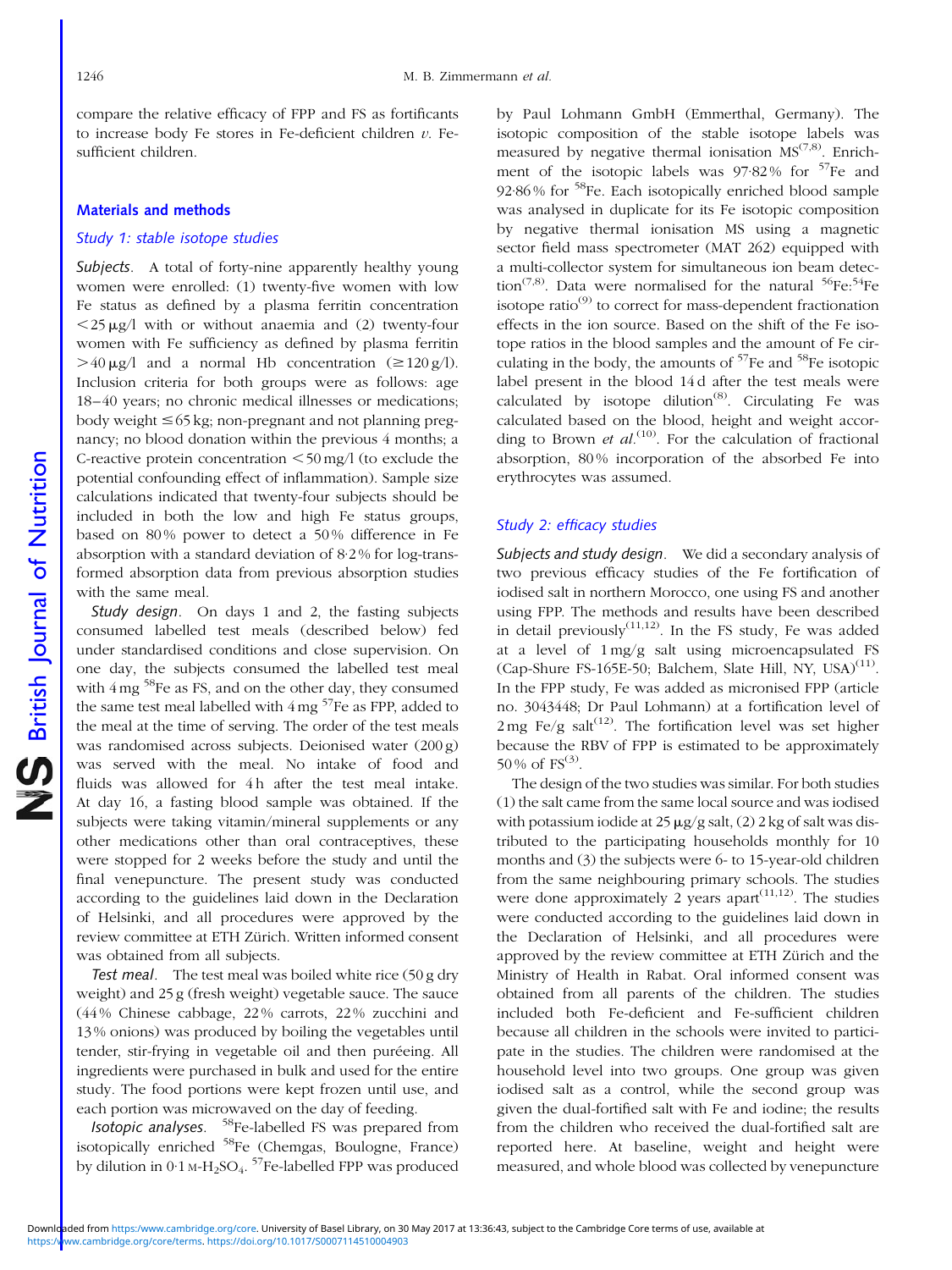for the determination of Hb, serum ferritin (SF) and serum transferrin receptor (sTfR). In both studies, these measures were repeated 10 months later $(11,12)$ .

## Laboratory analysis

**Study 1.** Hb was measured in whole blood on the day of collection using an automated coulter counter (AcT8 Coulter; Beckman Coulter, Krefeld, Germany) with three-level control materials provided by the manufacturer. The plasma was separated and frozen until analysis. Plasma ferritin was measured on an IMMULITE<sup>®</sup> automatic system (DPC Bühlmann GmbH, Aschwil, Germany); the normal range was  $15-300 \mu g/l$ . High-sensitivity C-reactive protein was measured by using IMMULITE; the normal range was  $< 100$  mg/l.

Study 2. Hb was measured as above using a Coulter counter. SF and sTfR were measured using an ELISA (Ramco, Houston, TX, USA). Normal reference values are as follows: SF,  $12-300 \mu g/l$ ; sTfR,  $2.9-8.5 \text{ mg/l}$ . Fe deficiency was defined as either  $SF < 12 \mu g/l$  or  $sTfR > 8.5$  mg/l<sup>(1)</sup>. Anaemia was defined as Hb  $\lt 120$  g/l in children aged  $\geq$  12 years, and Hb < 115 g/l in children aged  $5-11$  years<sup> $(13)$ </sup>. Body Fe was estimated by the method of Cook *et al*.<sup>(14)</sup> using the following formula:

Body Fe  $(mg/kg) = -(\log(sTfR/SF) - 2.8229)/0.1207$ .

The change in body Fe during the efficacy study was obtained by subtracting the baseline body Fe value from the value at 40 weeks.

## Data analysis

Data were analysed using SPSS 13.0 for Windows (SPSS, Chicago, IL, USA) and Excel (XP 2002; Microsoft, Seattle, WA, USA). Results are presented as means and standard deviations if normally distributed. If not normally distributed, results are presented as medians (ranges) and logtransformed for comparisons. The  $\chi^2$  and unpaired t tests were used for comparisons between the groups, and trend line slopes and regressions were done to examine relationships among the variables. P values  $<0.05$  were considered to be significant.

#### **Results**

Table 1 shows the characteristics of the subjects in the low Fe status and Fe-sufficient groups. In the low Fe status group, 66 % of women were Fe deficient (plasma ferritin  $\leq 15 \mu g/l$ ) and 18% were Fe-deficient anaemic. In the Fe-sufficient group, Hb and plasma ferritin were significantly higher  $(P<0.05$  and  $P<0.0001$ ), while Fe bioavailability from the FS-labelled meal was significantly lower  $(P<0.01)$ . However, there was no significant difference in Fe bioavailability from FPP between the Fe-sufficient and low Fe status groups (Table 1).

| test meals in women (n 49) who were iron sufficient or who had low<br>Mean values, standard deviations, medians and ranges) |             |          |                |   |         | iron status |          |                   |           |                           |          |            |                          |                              |            |
|-----------------------------------------------------------------------------------------------------------------------------|-------------|----------|----------------|---|---------|-------------|----------|-------------------|-----------|---------------------------|----------|------------|--------------------------|------------------------------|------------|
|                                                                                                                             |             |          |                |   |         |             |          |                   |           |                           |          |            | Fe absorption (%)        |                              |            |
|                                                                                                                             | Age (years) |          | Ht (cm)        |   | Wt (kg) |             | HD (g/l) | PF (µg/l)         |           | CRP (mg/l)                |          |            | ES<br>F                  | բ<br>ա                       |            |
|                                                                                                                             | Vlean sp    |          | Mean<br>SD     |   | Mean    | 60          | Mean sp  |                   |           | Median Range Median Range |          |            | Median Range             | Median Range                 | RBV of FPP |
| Fe sufficient (n 24)                                                                                                        |             |          | 27.7 5.4 165 6 |   | 56.5    |             | 4.4 137  | 50                | $40 - 76$ | 5.0                       | $3 - 33$ |            |                          |                              | 12.8       |
| Low Fe status (n 25)                                                                                                        |             | 26-6 5-7 | 167            | Ю | 58.2    | .<br>ა      | $129*$   | $1 + \frac{1}{2}$ | $2 - 23$  | $\frac{6}{6}$             | $3 - 51$ | $78\n6.8*$ | $2.5 - 17.3$<br>6.4-33.4 | $1.0$ 0.4-2.8<br>1.4 0.4-4.2 | 8.3        |

Table 1. Age, height, weight, Hb, plasma ferritin (PF), C-reactive protein (CRP), iron absorption and relative bioavailability (RBV) from ferrous sulphate (FS)- and ferric pyrophosphate (FPP)-labelled

rable 1. Age, height, weight, Hb, plasma ferritin (PF), C-reactive protein (CRP), iron absorption and relative bioavailability (RBV) from ferrous sulphate (FS)- and ferric pyrophosphate (FPP)-labelled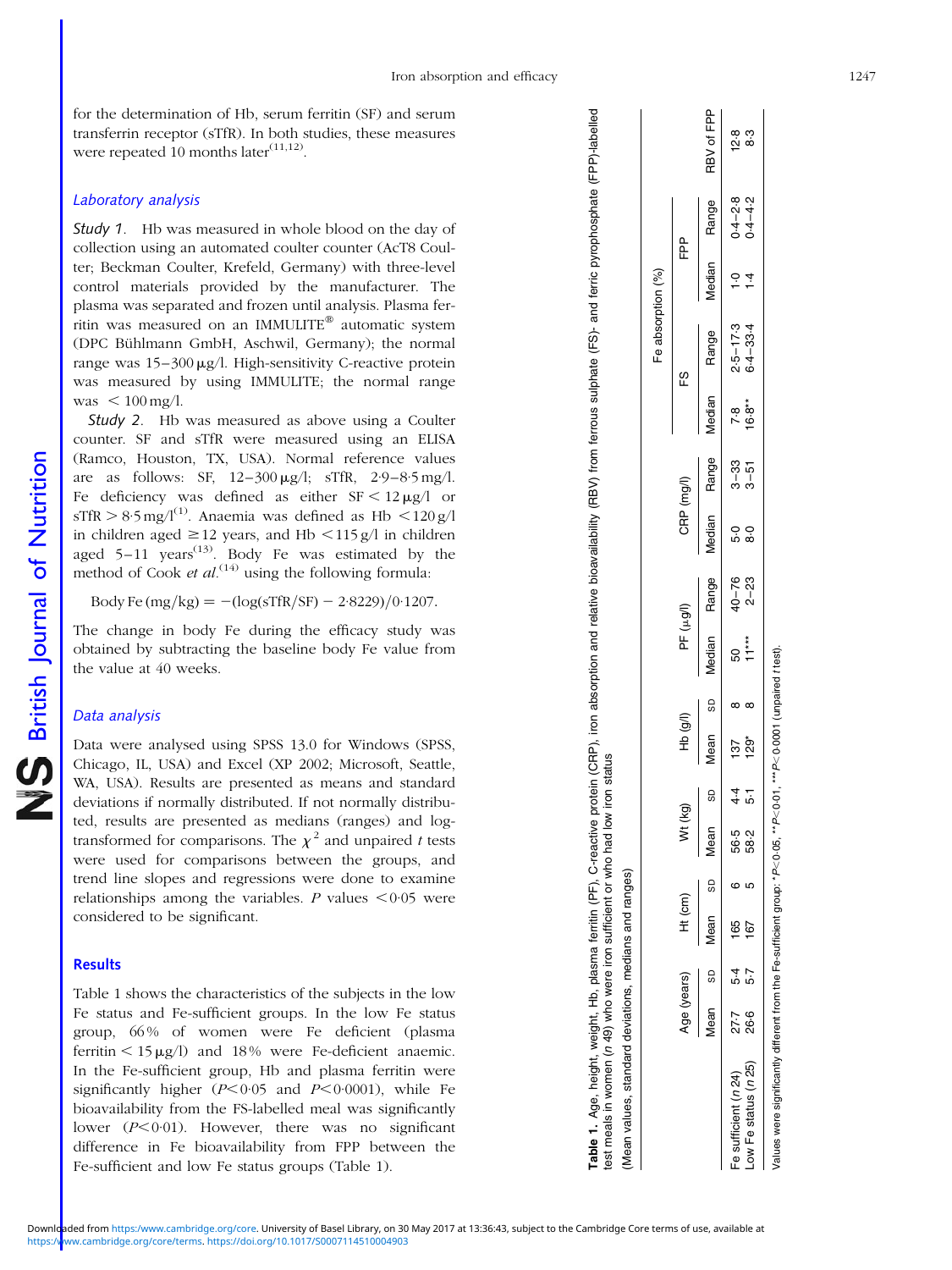British Journal of Nutrition

NS British Journal of Nutrition



Fig. 1. (a) Relationships between plasma ferritin and Fe bioavailability from the ferrous sulphate- and ferrous fumarate-labelled rice-based test meals. Ferrous sulphate:  $y = -0.4228x + 1.6378$ ;  $r^2$  0.3859 and ferrous pyrophosphate:  $y = -0.1608x + 0.2976$ ;  $r^2$  0.0514. (b) Relationships between plasma ferritin and Fe bioavailability from the ferrous sulphate- and ferric pyrophosphate-labelled meals. The subjects were forty-nine women selected for a range of Fe status, from Fe-deficiency anaemia to Fe sufficiency.  $y = 0.2312x + 0.7191$ ;  $r^2$  0.1558.

Fig. 1(a) shows the relationships between plasma ferritin and Fe bioavailability from the FS- and FPP-labelled meals. Plasma ferritin was a significant negative predictor of Fe bioavailability from the FS-labelled meal  $(r^2 \ 0.386;$  $P<0.0001$ ) but not from the FPP-labelled meal. The slope of the trend line for FS was significantly steeper than that of FPP  $(P<0.01)$ . As shown in Fig. 1(b), plasma ferritin was a significant positive predictor of the RBV of FPP  $(r^2 \ 0.156; P < 0.01)$ .

Table 2 shows the characteristics of the children in the two efficacy studies. There were no significant differences between the groups except that the group that received the FS-fortified salt had a higher prevalence of Fe-deficiency anaemia  $(P<0.05)$ .

[Fig. 2](#page-5-0) shows the relationship between body Fe at baseline, calculated from the sTfR:SF ratio, and the change in body Fe during the 10-month studies. Body Fe at baseline was a stronger negative predictor of the change in body Fe during the intervention with FS ( $r^2$  0·467; P<0·0001) than with FPP  $(r^2 0.169; P < 0.01)$ . The slope of the trend line for FS was significantly steeper than that of FPP  $(P<0.05)$ .

## **Discussion**

FPP is often used to fortify infant cereals and chocolate drink powders<sup> $(2)$ </sup>. Its main advantage is that it causes no

adverse colour and flavour changes. However, it is poorly soluble in both water and dilute acid, including gastric juice, and is variably absorbed. Human studies have reported absorption values of 20–75 % relative to FS depending on food processing, particle size of the fortification and crystal structure<sup>(2)</sup>. The RBV of FPP (8·3–12·8%) in the present study is somewhat lower than that reported in previous studies, but is generally consistent with previous results using FPP in rice-based meals<sup> $(6,15)$ </sup>. However, the efficacy of FPP has been demonstrated in salt and rice fortification<sup> $(12,15-17)$ </sup>.

Moretti et  $al$ .<sup>(6)</sup> used a dispersible form of submicrometre-sized FPP in a cross-over design to measure Fe bioavailability in young women  $(n 26)$  from a wheat-milk infant cereal given with and without ascorbic acid  $(n 10)$  and from a processed and unprocessed rice meal  $(n \ 16)$ . Of the twenty-six subjects, sixteen were Fe deficient. There was a significant negative correlation between SF and the absorption of FPP from the infant cereal with and without ascorbic acid  $(r - 0.77, P=0.010; r - 0.64, P=0.046,$ respectively), but in the rice meals, there was no significant relationship. Combining all data, Fe status was a highly significant positive predictor of the RBV of FPP  $(r \ 0.64;$  $P \leq 0.001^{(6)}$ . In the present study, in women selected for a broader range of Fe status, including 18 % with Fedeficiency anaemia, Fe status was again not a significant

Table 2. Baseline characteristics of the Moroccan children in the efficacy studies who received either iodised salt fortified with ferric pyrophosphate (FPP) or ferrous sulphate (FS)

|  |                           | (Mean values, standard deviations, medians, ranges, number of |  |  |
|--|---------------------------|---------------------------------------------------------------|--|--|
|  | children and percentages) |                                                               |  |  |

| Characteristics                     | Salt fortified with FPP<br>(n 75) | Salt fortified with FS<br>(n 183) |
|-------------------------------------|-----------------------------------|-----------------------------------|
| Age (years)                         |                                   |                                   |
| Mean                                | $10-8$                            | $10-4$                            |
| SD                                  | 2.3                               | 2.5                               |
| Sex                                 |                                   |                                   |
| Female                              | 35                                | 89                                |
| Male                                | 40                                | 94                                |
| Wt (kg)                             |                                   |                                   |
| Mean                                | 31.2                              | 29.5                              |
| SD                                  | 9.9                               | 9.1                               |
| Ht(m)                               |                                   |                                   |
| Mean                                | 1.34                              | 1.33                              |
| SD                                  | 0.14                              | 0.17                              |
| $Hb$ (g/l)                          |                                   |                                   |
| Mean                                | 113                               | 113                               |
| SD                                  | 10                                | 13                                |
| Serum ferritin $(\mu g/l)$          |                                   |                                   |
| Median                              | 16                                | 20                                |
| Range                               | $6 - 28$                          | $1 - 79$                          |
| Serum transferrin receptor (mg/l)   |                                   |                                   |
| Median                              | 7.6                               | 8.6                               |
| Range                               | $3.8 - 17.8$                      | $4.3 - 17.1$                      |
| Body Fe (mg/kg)                     |                                   |                                   |
| Median                              | 1.58                              | 2.07                              |
| Range                               | $-4.35 - 7.19$                    | $-17.10 - 6.47$                   |
| Prevalence of Fe-deficiency anaemia |                                   |                                   |
| Children (n)                        | 31                                | 64                                |
| $\%$                                | $23*$                             | 35                                |
|                                     |                                   |                                   |

\* Value was significantly different from the FS group  $(P< 0.05$ ;  $v^2$  test).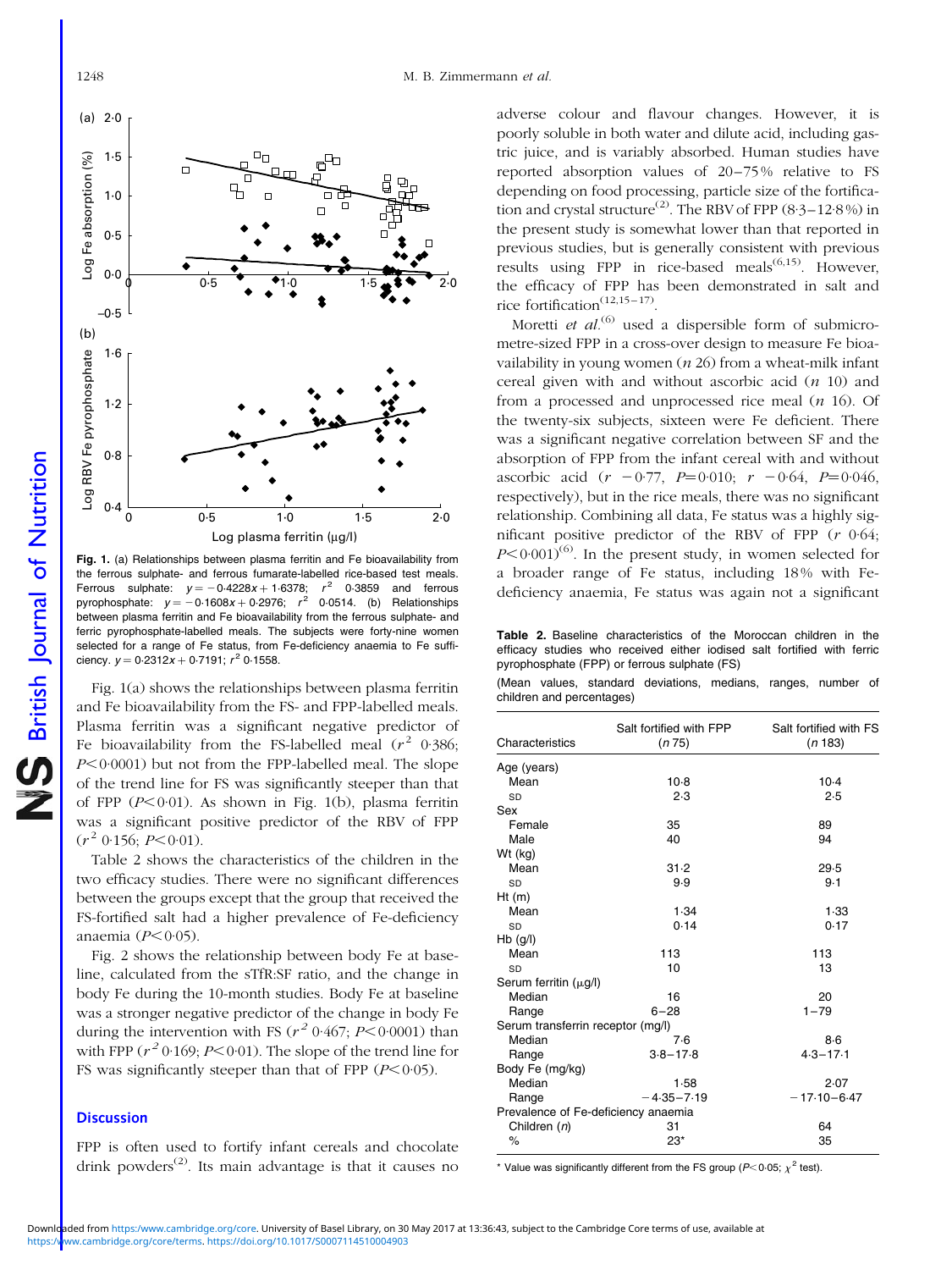<span id="page-5-0"></span>

Fig. 2. Relationship between body Fe at baseline, calculated from the serum transferrin receptor:serum ferritin ratio<sup> $(16)$ </sup>, and the change in body Fe in Moroccan children during the 10-month efficacy studies of the salt fortified with (a) ferrous sulphate (n 183);  $y = -0.8495x + 2.6431$ ;  $r^2$  0.4673 or (b) ferric pyrophosphate (n 75);  $y = -0.4543x + 3.7082$ ;  $r^2$  0.1689.

predictor of Fe bioavailability from the commercial form of FPP commonly used as a food fortificant, and there was no significant up-regulation of Fe absorption from FPP in Fe deficiency. Because of this, Fe status was a significant direct predictor of the RBV of FPP  $(r^2 0.22)$ , although the prediction was less strong than in the Moretti et al. study<sup>(6)</sup>  $(r^2 0.37)$ .

In healthy adults without inflammation, the two main physiological stimuli that increase dietary Fe absorption are a decrease in body Fe stores and an increase in erythropoiesis<sup>(5)</sup>. Fe absorption is inversely proportional to Fe status in humans over a wide range of body Fe stores, whether stores are measured directly or represented by SF, in both adults<sup> $(4,18,19)$ </sup> and children<sup> $(20-22)$ </sup>. However, in all of these studies, only water-soluble forms of Fe (FS, ferrous ascorbate and/or ferric citrate) were used to examine the relationship between Fe status and Fe absorption. The present study is the first designed to directly compare the effect of Fe status on the bioavailability of a poorly soluble Fe compound. A strength of the study was the selection of subjects with a wide range of Fe status, from clear Fe sufficiency to Fe-deficiency anaemia. This is important as dietary Fe absorption rises only slowly as storage Fe is depleted, but rises steeply as Fe supply to the marrow is compromised $^{(23)}$ .

Non-haem Fe liberation from foods during digestion produces ferrous  $(Fe^{2+})$  and ferric  $(Fe^{3+})$  iron; the equilibrium of these in the gut depends on the reducing power of the meal and other luminal factors, such as the gastric  $pH^{(2)}$ . Ferric iron can be converted to the ferrous form by food components (such as ascorbic acid) and/or the duodenal ferric reductase, duodenal cytochrome b, on the apical surface of the duodenal enterocyte<sup> $(24)$ </sup>. Ferrous iron, but not ferric iron, is transported into the enterocyte by the apical Fe transporter divalent metal transport protein 1  $(DMT1)^{(24)}$ . In duodenal biopsy specimens in human subjects, Fe deficiency results in a 4- to 12-fold increase in DMT1 expression v. normal controls<sup>(25–27)</sup>. In these studies, DMT1 levels show significant inverse correlations with SF. In contrast, the effect of Fe status on duodenal cytochrome b expression in humans is unclear<sup>(25,26,28)</sup>. Several studies have reported no significant up-regulation in Fe deficiency<sup>(25,28)</sup>. Therefore, the stronger up-regulation of Fe absorption from FS compared with FPP in Fe deficiency may be at least partially explained as follows: in Fe-sufficient subjects, low expression of DMT1 becomes an important limiting factor in Fe absorption, reducing differences in absorption due to the varying solubility of the Fe compounds. But duodenal cytochrome b expression is not down-regulated, allowing available ferric iron to be converted to the ferrous form for absorption. In Fe deficiency, DMT1 is strongly up-regulated<sup> $(25,26,28)$ </sup> and there is ample DMTI on the apical surface, allowing solubility to emerge as the principal limiting factor in Fe absorption. At the same time, duodenal cytochrome *b* is not strongly up-regulated<sup>(25,28)</sup>, further favouring the absorption of ferrous iron over ferric iron.

Our data suggest that Fe absorption from poorly soluble Fe compounds such as FPP (and possibly elemental Fe compounds) is less well up-regulated by Fe deficiency than Fe absorption from soluble Fe compounds such as FS. Our findings should be confirmed in young children, where the superior organoleptic properties of FPP may be an important consideration. However, they argue that FS should continue to be recommended for the fortification of foods in Fe-deficient populations, while the use of FPP may be less desirable. Compared with poorly soluble compounds, more soluble Fe compounds not only demonstrate better overall absorption and can be used at lower fortification levels, but they also may have the added advantage that, because their absorption is up-regulated in Fe deficiency, they innately 'target' Fe-deficient individuals in a population.

#### Acknowledgements

All authors contributed to the study design, data analysis and writing of the manuscript. R. B., I. E. and C. Z. supervised the Fe absorption studies, and M. B. Z. and C. Z. supervised the fieldwork in Morocco. C. Z. was responsible for the stable isotope analysis. M. B. Z. wrote the first draft of the manuscript, and all authors contributed to its editing.